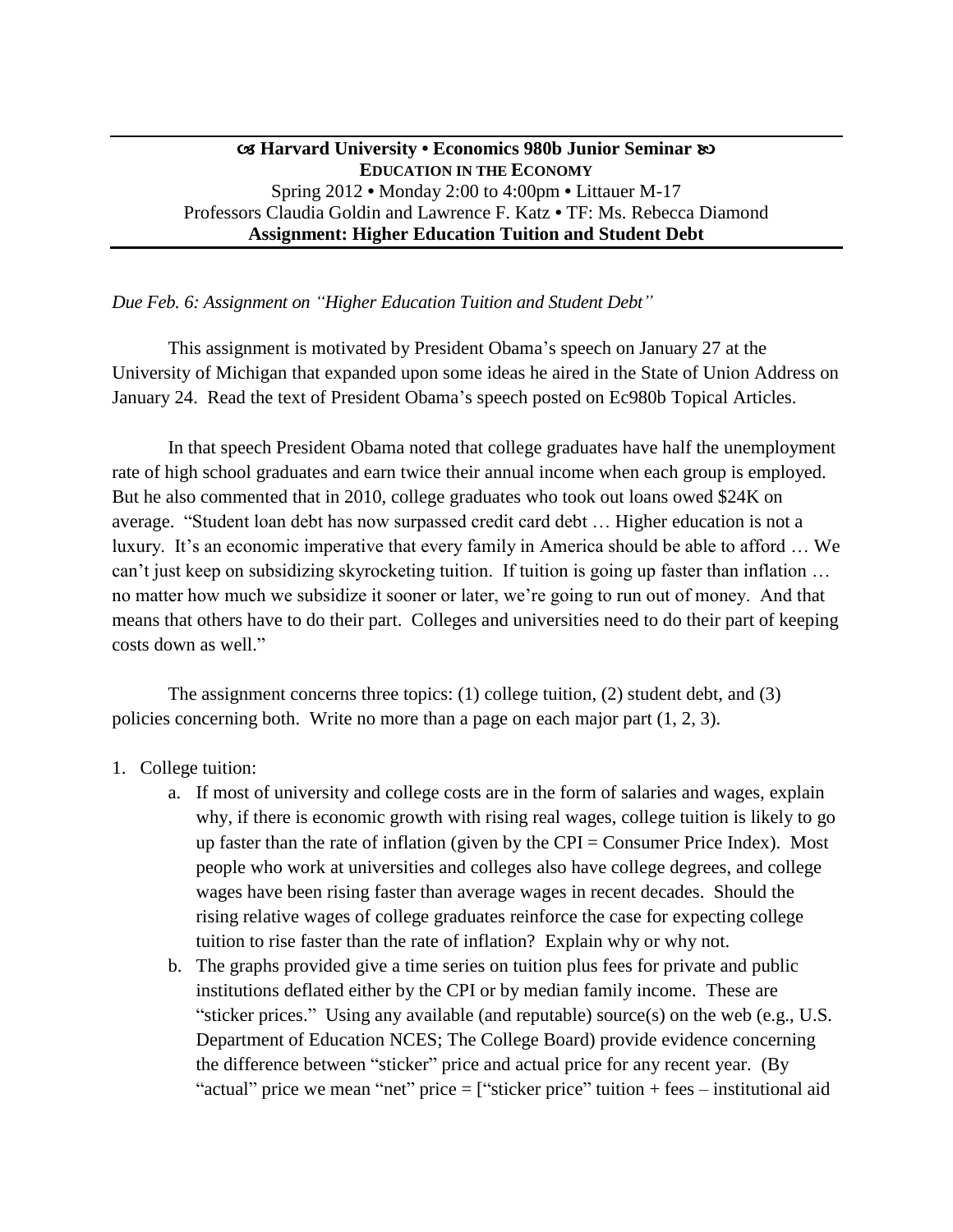– other grant aid from federal, state, and other sources].) If you can obtain data on actual prices from a more distant year, report those as well. Using whatever information you gathered, comment on whether actual tuition prices are as high as sticker prices and, if possible, answer whether actual prices have risen as fast as sticker prices.

- 2. Student debt:
	- a. Following what President Obama said, if going to college for four years doubles your income (e.g., \$30K to \$60K), explain why it would be worthwhile to take out \$24K in student loans at an interest rate of 6 percent average annually. Note that you do not have to do any complicated math or accounting. Just use the argument in the Borjas reading.
	- b. Explain how a Friedman-like income contingent loan system would guard against the consequences of a negative shock to income. President Obama mentioned that he would ask for an expansion of the Income-Based Repayment (IBR) Plan. Explain what the IBR is and how it is related to an income contingent loan system.
- 3. Economic policies
	- a. President Obama stated that he would like federal grants to universities and colleges to be determined by whether tuition at the institution was kept down. How might such a policy be achieved? (Note that there was no mention of that in the speech or in the administration's "talking points.")
	- b. What might be the unintended consequences of such a plan?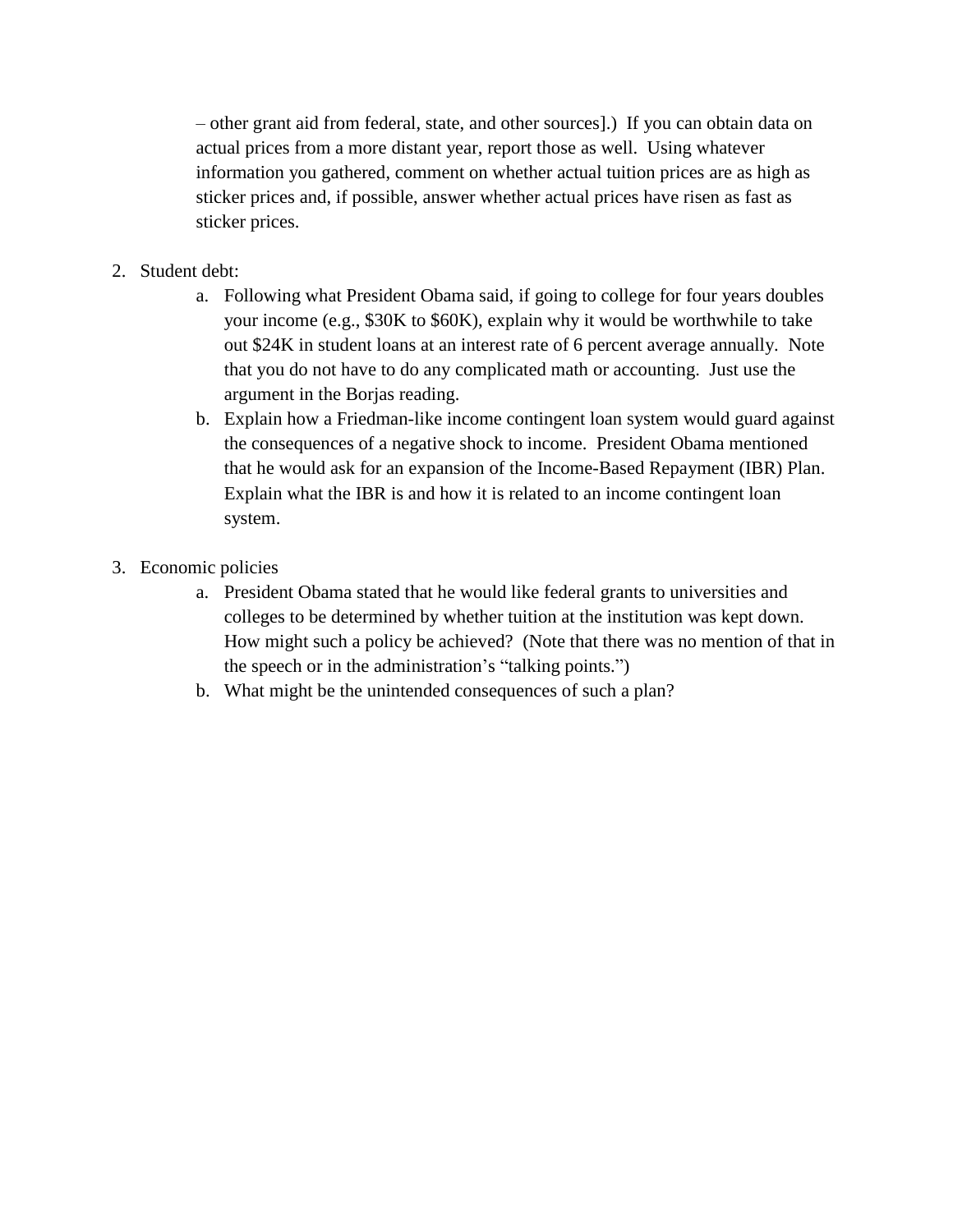Figure 7.10\* Public and Private College Tuition and as a Percentage of Median Family Income



*Sources*: Public and private tuition and fees 1934 to 1954: College Blue Book (1933), Conrad and Hollis (1955). Public tuition and fees 1961 to 1963: U.S. Office of Education (1961); D'Amico and Bokelman (1963); 1964 to 1971: *Digest of Education Statistics 2005*; 1972 to